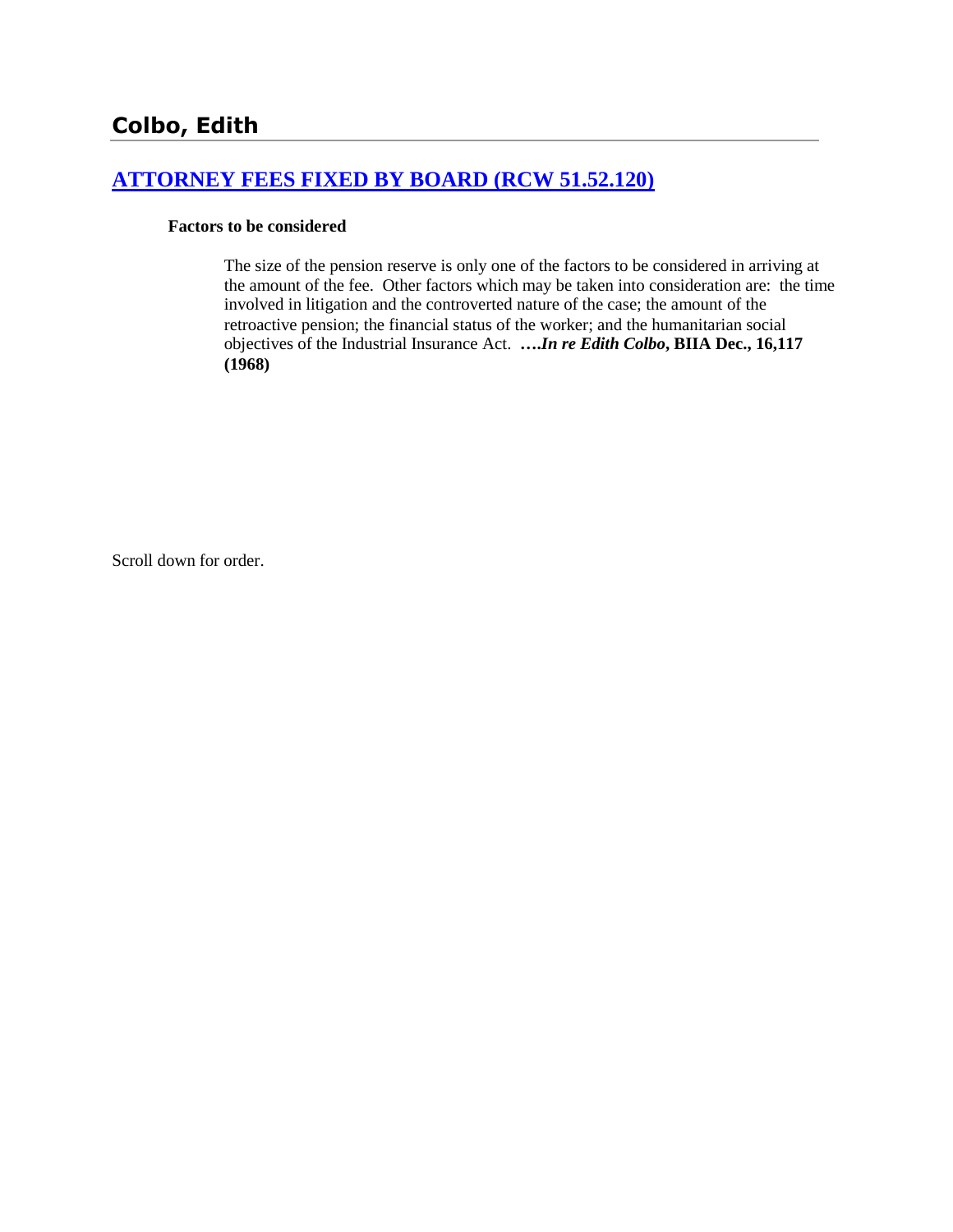### **BEFORE THE BOARD OF INDUSTRIAL INSURANCE APPEALS STATE OF WASHINGTON**

**)**

## **IN RE: EDITH COLBO ) DOCKET NOS. 16,117 & 21,329**

## **CLAIM NO. C-203968 ) ORDER FIXING ATTORNEYS' FEES**

On April 16, 1968, the above-named claimant filed with this Board a written application requesting the Board to fix a reasonable fee to be paid by the claimant for her attorneys' services in the above-entitled matters, pursuant to RCW 51.52.120 and Rule 9.1 of the Board's Rules of Practice and Procedure.

Attached to this application was a copy of a letter to claimant from her attorneys dated March 21, 1968, indicating that they propose to charge her a fee in the amount of \$5,077.87 for legal services in connection with the appeal under Docket No. 21,329, in which this Board found her to be permanently totally disabled and entitled to a pension.

In response to a request from this Board to submit whatever comments and information they desired regarding the reasonableness of the fee in the matter, claimant's attorneys, by letter of April 20, 1968, set forth generally the services they had rendered and the recovery obtained as a result thereof, and urged that the fee charged was not unreasonable or unlawful. Secondly, in this letter, the attorneys raise a legal argument. They point out that they were retained to represent claimant under a contract entered into in October of 1961; that under the holding of Bodine v. Department of Labor and Industries, 29 Wn.2d 879, said contract is subject only to the fee-fixing statutes in effect at that time, and any amendments to such statutes enacted later cannot apply to this case; that the statute (RCW 51.52.120) as it existed at that time only provided for fixing of fees by this Board if written application was made therefor by the attorney; and that this Board thus has no authority to fix an attorneys' fee in this case based on the application of the claimant.

This Board thereupon requested the attorneys to supply a copy of the alleged contract entered into in October of 1961. In response, by letter of April 26, 1968, the attorneys enclosed a copy of the initial document prepared for their office use at the time claimant requested that they represent her. This document is a printed form entitled "Case Capsule" obviously intended for internal office use only. It is dated October 12, 1961, and gives the claimant's name as client. The only reference thereon to fees to be charged are the handwritten words "Contingent - 1/3" in a box headed "Fees and Costs." The document is not signed, either by claimant or by her attorneys. It may be that the attorneys simply orally advised the claimant that the charge for their services would be one-third of any amount recovered, and that the claimant understood this. The attorneys' letter of April 26, 1968, further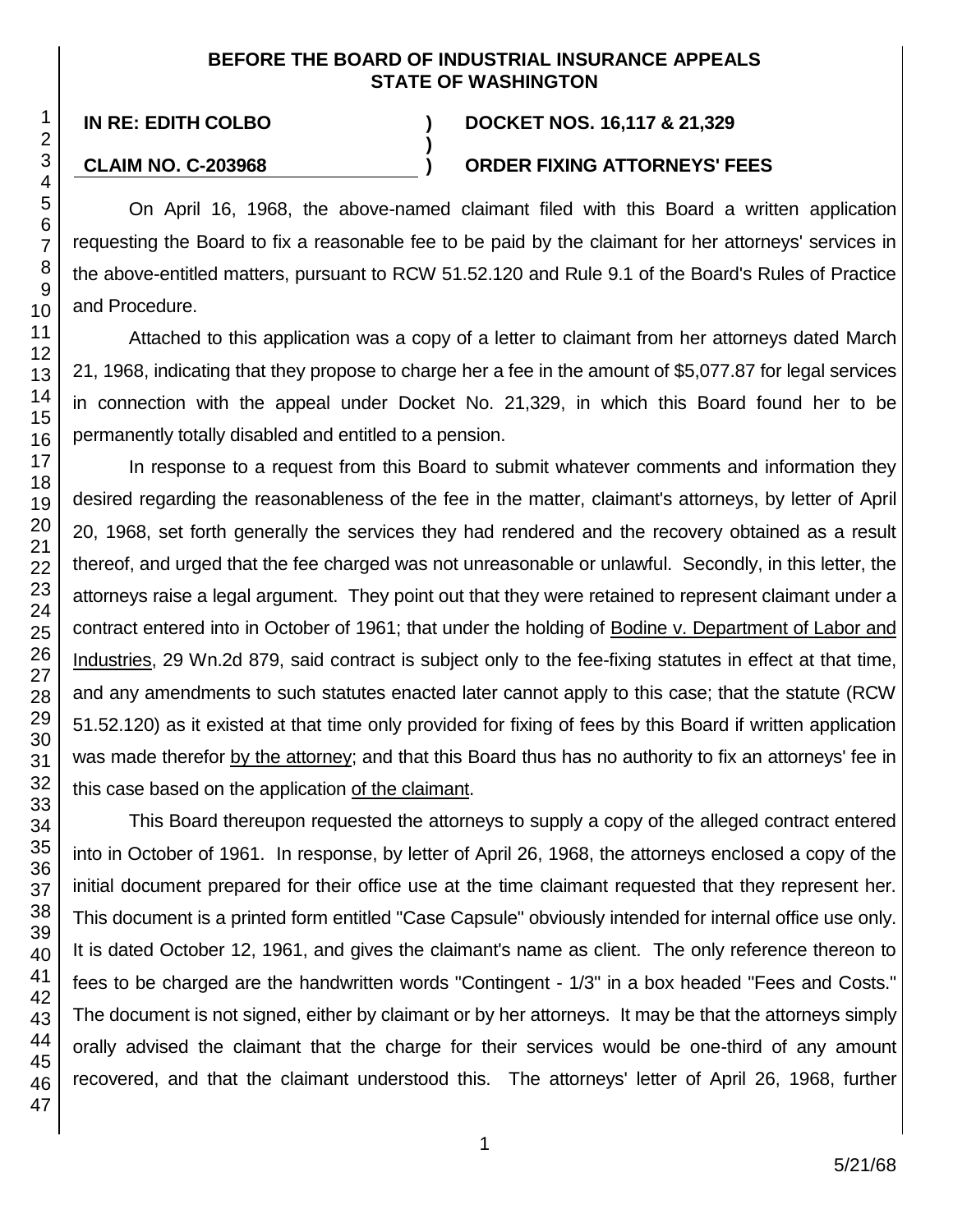referred to the services which had been rendered, the extent of benefits recovered, and the highly controverted and time-consuming nature of the case insofar as the permanent total disability issue was concerned, and argued that the fees charged are "more than reasonable."

Turning first to the contention that this Board has no jurisdiction to fix the attorneys' fees in this matter because of the fee contract entered into in 1961, we emphatically reject such contention on several grounds:

First, it is highly doubtful that a legally-valid contract regarding attorneys' fees was entered into in October of 1961. Certainly the "Case Capsule" form constituted no contract, and if there was any agreement or "meeting of the minds" regarding fees it must have been strictly oral. Furthermore, it should be noted that when the attorneys first entered their appearance in October of 1961, claimant's first appeal (Docket No. 16,117) from the Department's prior closing order was already pending. That appeal was settled by a conference on February 1, 1962, and the Board's order in accordance with the settlement agreement was entered on February 28, 1962; and, after payment by the Department of retroactive time-loss compensation called for by the settlement, the attorneys' withdrew from the case and on May 18, 1962, requested the Department to again send all orders and correspondence on the claim directly to claimant's home. They did not again become her attorneys until the time of filing the last appeal (Docket No. 21,329) from the Department's final closing order of October 23, 1963. It cannot be said that the "contract," even if it was actually consummated in October of 1961 and applied to the appeal then pending, could also be applicable to the last appeal filed in December of 1963, which was a separate cause of action involving a completely different issue. Just because a particular attorney-client relationship existed in one appeal before this Board, we cannot assume that the same relationship necessarily existed in a subsequent and separate appeal.

Secondly, the alleged contract of October 1961 is not in fact the basis for the fee charged by the attorneys for their services in Docket No. 21,329. Their proposed fee of \$5,077.87 is not one-third of anything. It is clear from their letter to claimant dated March 21, 1968, that this figure was unilaterally arrived at simply be deducting from claimant's retroactive pension money in the amount of \$5,422.17, the total of medical witness fees and litigation costs advanced on claimant's behalf in the amount of \$344.30, and proposing that the balance of \$5,077.87 be considered as the attorneys' fee. Since the alleged 1961 contract is not being used as the basis for the proposed fee, said contract and the Bodine case, supra (in which a valid binding contract was entered into and was the precise basis for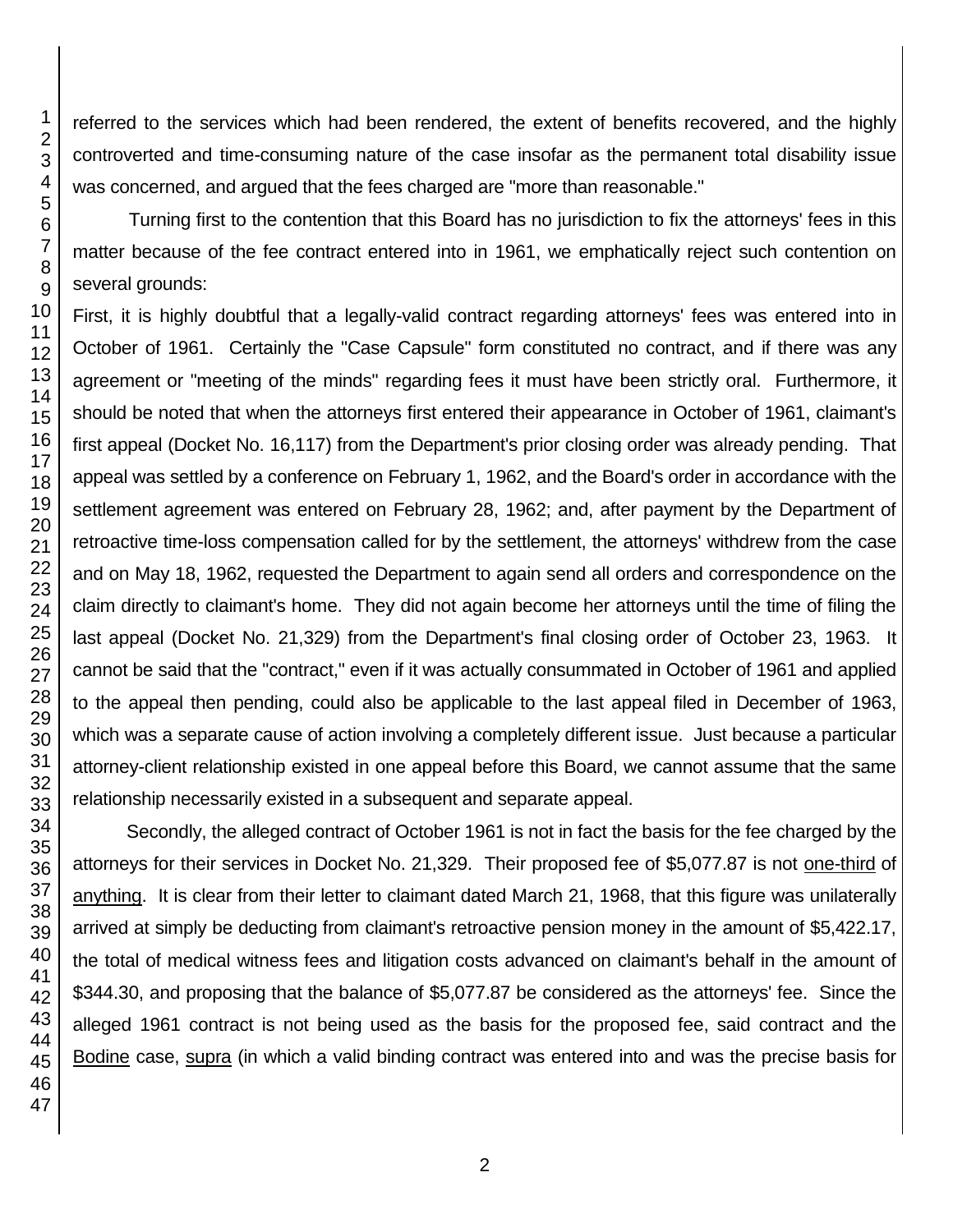the fee the attorney charged therein), cannot be relied upon in attempting to prohibit this Board's jurisdiction here.

Thirdly, even assuming, as claimant's attorneys argue, that the Board's fee-fixing authority here is governed by the statutes as they existed in 1961, it is very clear that those statutes provide us with the necessary authority. It is true that RCW 51.52.120 at that time provided for fixing of fees for services before this Board only on written application for such fee-fixing by the attorney. However, this section must be considered in conjunction with RCW 51.52.132, which provided in pertinent part that:

> "It shall be unlawful for any attorney representing a workman before ... the board ... to charge or receive either directly or indirectly any fee, unless the same has been previously fixed as provided in RCW 51.52.120 ..., or to charge or receive either directly or indirectly any fee or fees greater in amount than the fee or fees so fixed." (Emphasis supplied)

Clearly, the two sections taken together make it plain that a positive duty was placed on an attorney to apply to the Board for fixing of his fee, so that such could be done by us pursuant to RCW 51.52.120; and, if any attorney did not comply with this positive duty, and charged any fee without asking this Board to fix it, RCW 51.52.132 made it clear that such fee was unlawful.

That the foregoing is a correct view of the intent of Secs. 51.52.120 and 51.52.132, as they existed in 1961, is made very plain by the amendments to those sections made by the 1965 Legislature. (Secs. 1 and 2, Chap. 64, Laws of 1965 Extraordinary Session). By the amendments, two basic things were accomplished: (1) workmen and beneficiaries, in addition to attorneys, were given the right to apply to either the Department or this Board for fixing of their attorney's fees; and (2) the unlawfulness of fees was limited only to fees charged in excess of fees fixed by the Board pursuant to written application for such fee-fixing. In other words, since the 1965 amendments, if no written application from either a claimant or an attorney is received by this Board, and we therefore do not fix a fee, any fee charged by an attorney is lawful. This was obviously a significant change in intent concerning the attorney's fee statutes, and to accomplish it, the Legislature found it necessary to amend the prior law. Obviously, this was because the Legislature viewed the pre-1965 statutes as we do, namely, that any attorney's fee charged a workman, without this Board having fixed it, was unlawful.

We are sure that claimant's attorneys have no intention of being in a position where they are charging unlawful fees, and it seems clear that this is the reason they set forth in their letters of April 20 and April 26, 1968, the general nature of the entire services rendered for the claimant, and the

1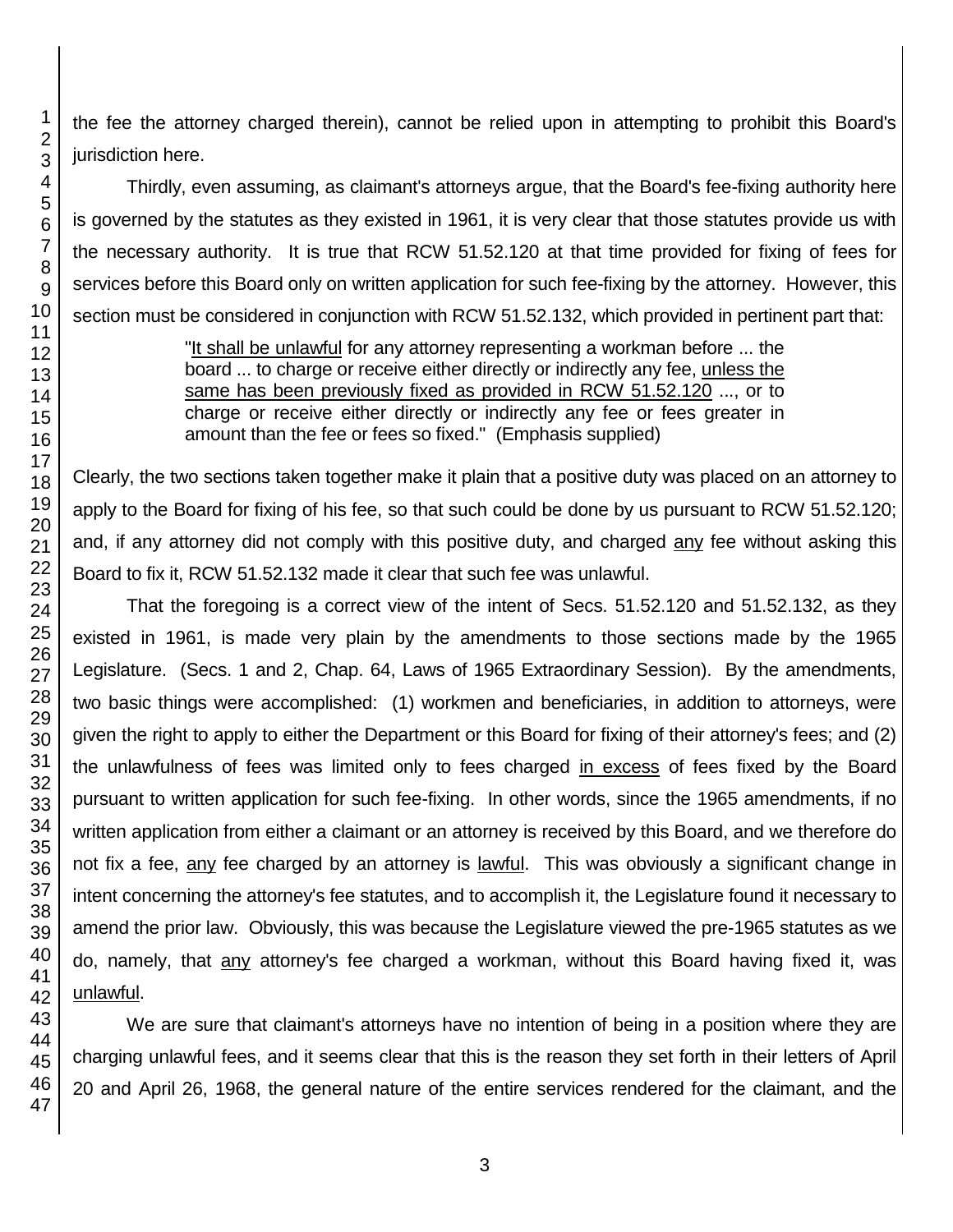nature and extent of the benefits recovered for her, in justification of the fees they propose should be charge. We accept the statutory requirement to fix the fees for the entire representation of claimant; and we will proceed to do so. As to Docket No. 16,117, which as an appeal from a closing order of June 15, 1961, we find that said appeal was settled at a conference on February 1, 1962, based on two reports the attorneys

had obtained from claimant's attending physician, by remanding the claim to the Department of Labor and Industries for reopening for further surgical treatment, for payment of retroactive time-loss compensation, and for further action as indicated. As a result of this disposition, claimant received retroactive time-loss from November 24, 1960 to April 16, 1962, in the sum of \$1,260.00; current monthly time-loss was then paid for the period from April 16, 1962 to September 19, 1963; and the claim was finally closed on October 23, 1963, with an additional permanent partial disability award in the sum of \$450.00; and bills for medical and surgical treatment, prescriptions, and hospitalization were paid in the total sum of \$2,391.41. Based on the sum of these benefits, \$4,101.41, we believe that a fee of 20% of the recovery is reasonable and fair for services in Docket No. 16,117. We will accordingly set that fee at \$820.00. The Board has no knowledge whether the attorneys have previously charged a fee in Docket No. 16,117, but if so, it must be deducted from the \$820.00 now set and if in excess of said amount, a credit must be given on the fee fixed for Docket No. 21,329.

As to Docket No. 21,329, it is quite obvious that it was a controversial and hotly-contested matter. The record of testimony totaled almost 350 pages, and seven different doctors testified. In addition to several hearings in Tacoma, it was necessary for claimant's attorneys to attend at lease four separate hearings in Seattle. It is also obvious that substantial preparation of this case was performed by the attorneys, and they did a competent and thorough job in presenting medical evidence (particularly testimony of specialists in psychiatry and orthopedics) which persuaded our hearing examiner and the majority of this Board to find claimant to be permanently totally disable.

However, in spite of this effort and the ultimate recovery obtained, we firmly believe that a fee consisting of the entire amount of claimant's retroactive pension (after reimbursement to counsel of litigation costs and witness fees advanced) is excessive and unconscionable. The claimant unfortunately had to wait a very long time for her pension status to be established, and to then have her entire retroactive pension taken from her as a fee obviously works an extreme financial hardship on a person who has not worked for several years. As stated by the Utah court in Ellis v. Industrial Commission, 91 Utah 432, 64 P.2d 363, a different measure of reasonableness of attorney's fees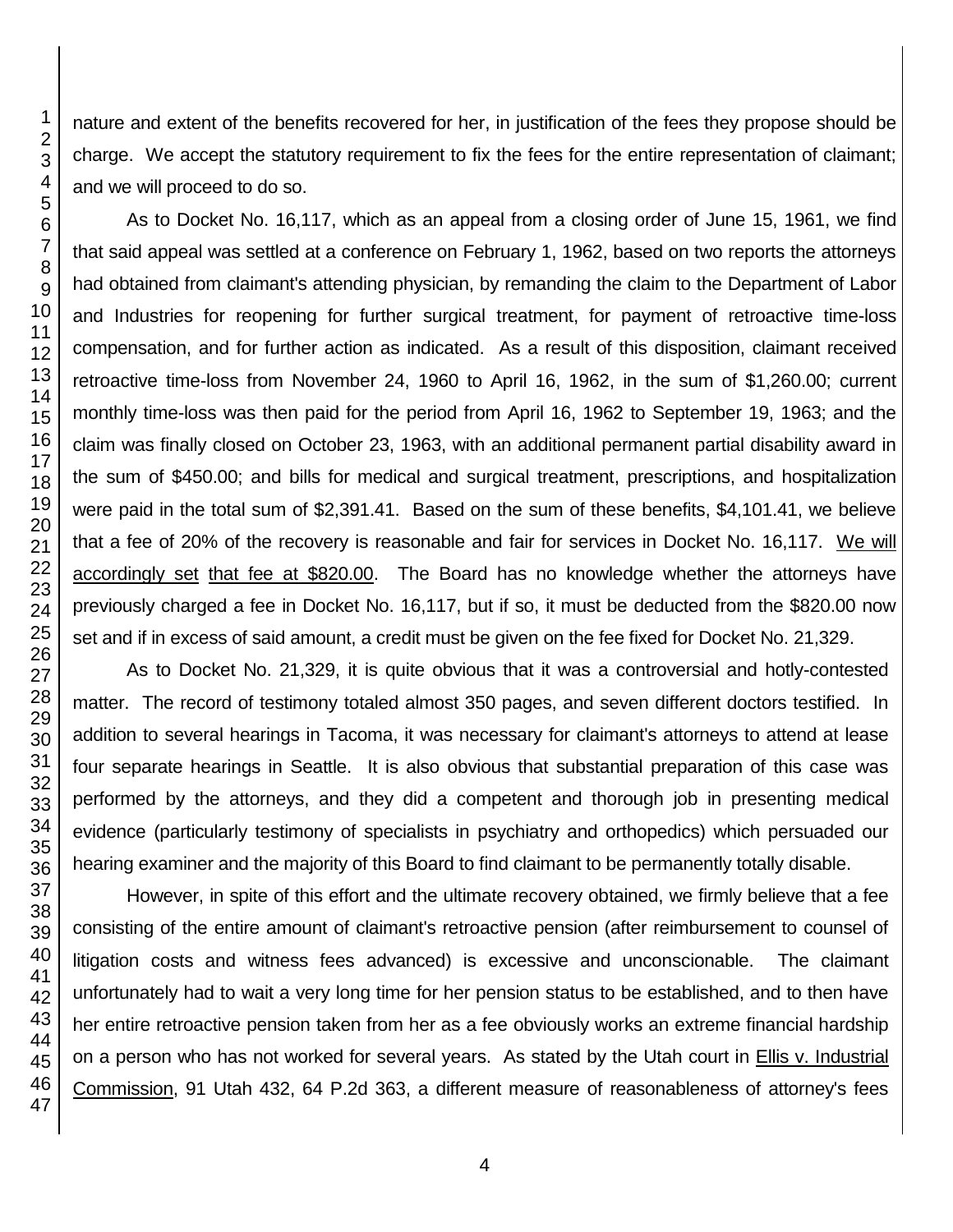should be applied in workmen's compensation cases than in contingent fee cases in court, and the "workman's station" must be considered. This observation is particularly true in a permanent total disability pension case. We also refer to the U. S. Department of Labor's Bulletin 220, dated September 1960, entitled Attorneys' Fees in Workmen's Compensation, particularly pgs. 8 and 9 thereof, setting forth factors which should be considered in determining amounts of fees, and giving a number of reasons why criteria as to reasonableness of fees are markedly different in compensation cases than in typical civil negligence cases brought before the courts. Some of these differences are not applicable under our particular appellate structure, but many of them are. See also, on this same subject, Cox v. State Industrial Accident Commission, 168 Ore. 508, 123 P.2d 800.

It is apparent that the attorneys rely to a considerable degree onthe allegation that this case requires a reserve of approximately \$40,000.00 to pay claimant's pension for the rest of her life expectancy. This figure is at substantial variance with our calculation of the necessary pension reserve. The tentative pension reserve, set up as of September 20, 1963 (the effective date of the pension) was \$14,430.75, less prior awards, totaling \$4,350.00, which was set off against the reserve and the monthly payments reduced accordingly. This resulted in a monthly pension, out of the reserve fund, of \$52.39. The lump sum payment out of this fund for the period September 20, 1963 to March 15, 1968 equalled \$2,822.17. The reserve necessary to fund life expectancy at \$52.39 monthly, from March 15, 1968, onward, is \$8,891.63.

Effective July 1, 1965, claimant was also entitled to an additional \$80.00 per month out of the general fund pursuant to RCW 51.32.070. From this fund, a lump sum payment was made for the period from July 1, 1965 to March 15, 1968, of \$2,600.00; this together with the \$2,822.17, provided the retroactive total of \$5,422.17 paid by the Department. A pension reserve computed for the general fund payments on the same ratio as the regular pension reserve, equals \$13,577.60. It may then be fairly stated that the remaining "pension fund" after the lump sum payment of the \$5,422.17, is \$8,891.63 plus \$13,577.60, or a total of \$22,469.23.

In any event, we are convinced that size of the pension reserve, although proper to be considered, should only be one of the factors in arriving at the amount of the fee, and certainly it is not the controlling factor. Payment of a fee based only on the reserve could well be, in part at least, payment for something the claimant may never receive. Conversion of the pension into a lump-sum payment, pursuant to RCW 51.32.130, would amount to a maximum of \$8,500.00. The fee the attorneys are seeking is clearly excessive and unreasonable in our opinion.